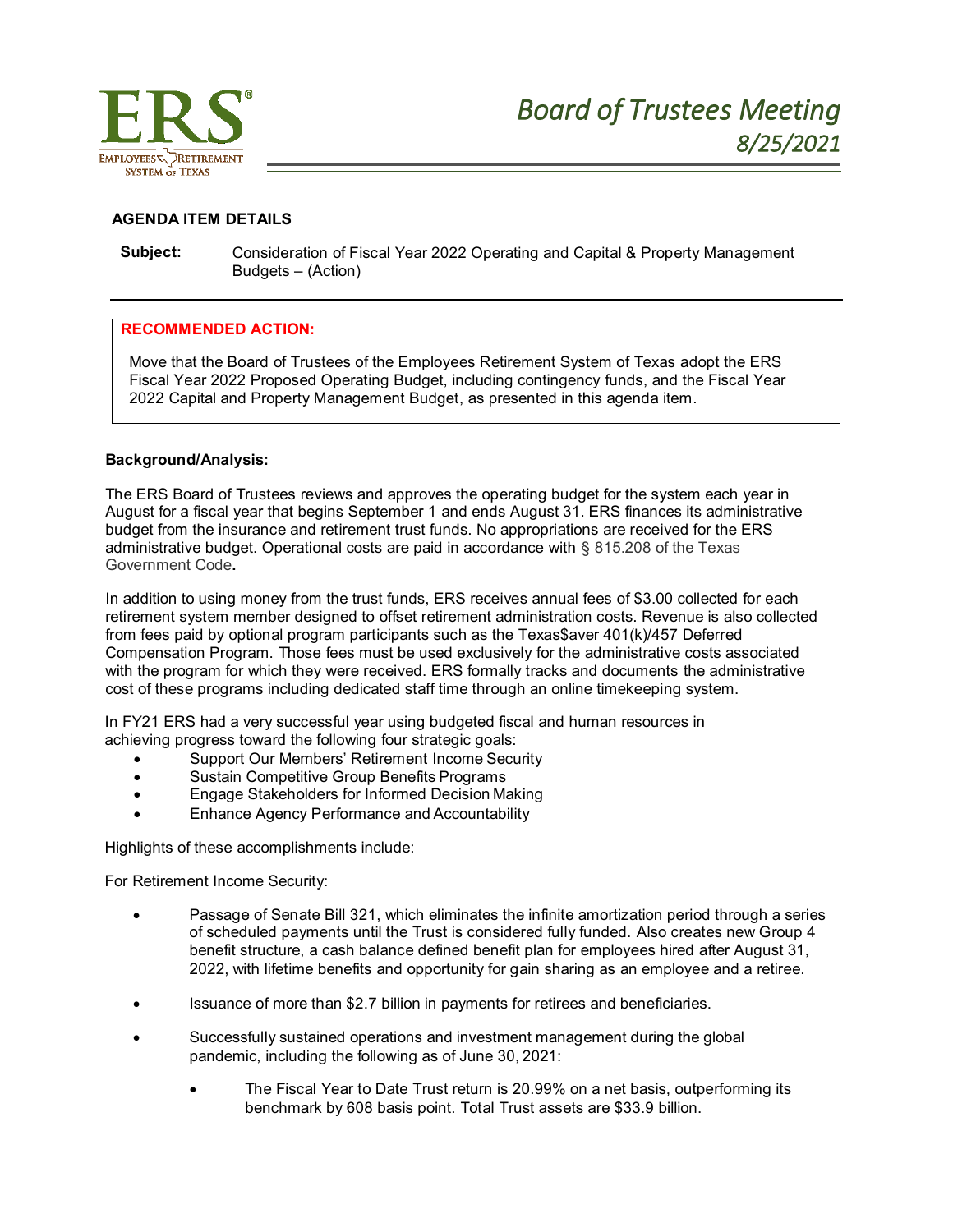- The combined market capitalization of high yield Exchange Traded Funds (ETFs) created by the agency grew to \$7.4 billion
- Committed \$300 million to two Fixed Income funds.
- The Absolute Return Portfolio is experiencing its strongest fiscal year of performance since its inception. As of June 30, 2021, the portfolio was up +15.83%. In comparison, the T-Bills +350 basis points benchmark is up +2.99%. The Hedge Fund Research Investments Funds of Funds Diversified Index is up +12.30%.
- Committed \$175 million to hedge fund investments associated with Absolute Return Portfolio.
- Committed \$425 million to Real Estate and closed six funds.
- Committed \$1.3 billion to five International Equity advisors.
- Committed \$800 million to Private Equity and closed on eight funds, four new relationships, and 10 co-investments.
- Committed \$320 million to Private Infrastructure and closed on three funds and five co-investments.
- Held 4,812 meetings with external companies, brokers, managers and advisorsto provide due diligence of investable ideas for thetrust.
- Closed 23 private market transactions for total commitments of \$1.5 billion USD and \$27.4 million AUD; oversaw redemption from seven funds; negotiated 84 private markets investor actions.
- Continued to improve the Texa\$aver program by:
	- Introducing a passive international fund to the Texa\$aver line-up.
	- Achieved Morningstar's premier Enhanced Diversification status.
	- Launched monthly "Texa\$aver Thursday" webinars to educate members about the feature of Texa\$aver retirement accounts, averaging more than 100 attendees per session.
	- Efforts to encourage members to save more in their Texa\$aver accounts resulted in an award for the Texa\$aver communication campaign from *Pensions & Investments* and the National Association of Government Defined Contribution Administrators (NAGDCA)

For Competitive Group Benefits Programs:

- Took proactive measures to mitigate the pandemic's impact to those enrolled in Group Benefits Program (GBP) plans.
	- Quickly implemented COVID-19 diagnostic testing and associated service at no cost to a participant and without prior authorization.
	- Adopted temporary HealthSelect benefit enhancements, including no cost telemedicine and virtual visits for non COVID-19 services to help plan participants access care and to relieve pressure on the medical community.
	- Implemented temporary provisions consistent with the provision of the Consolidated Appropriations Act of 2021 to allow employees to retain funds deposited to TexFlex flexible spending and dependent care reimbursement from elections made before the public health emergency.
	- Together with the GBP Third Party Administrator, health plan vendors and in support of Governor Abbott's Save our Seniors Initiative, implemented a targeted COVID-19 vaccine campaign to assist age 65 and older participants with locating and scheduling their vaccine.
- Pursued and implemented increased availability and access to important mental health services by:
	- Doubling the number of providers in the HealthSelect mental health provider network increasing participant access.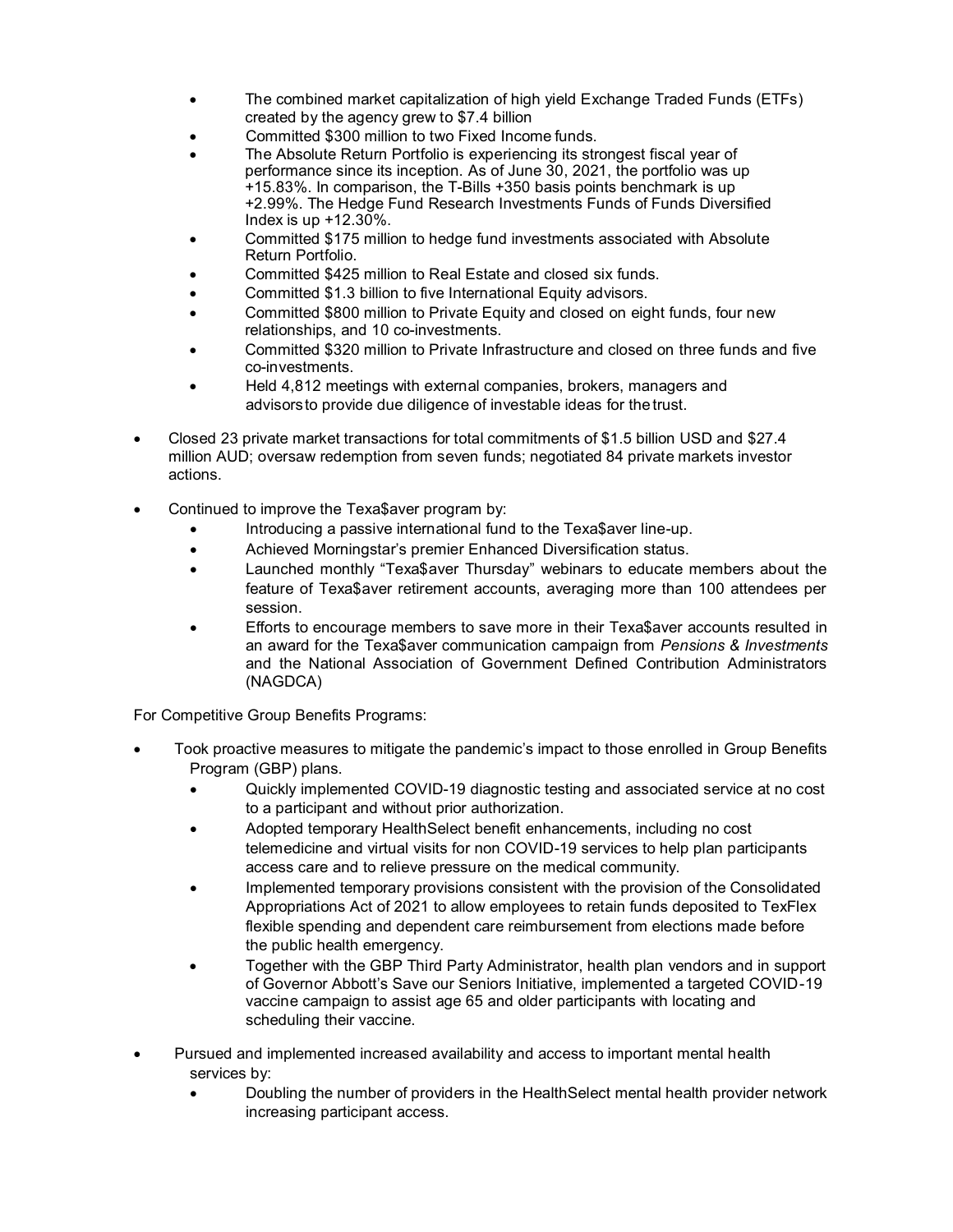- Emphasizing no-cost mental health visit availability through telemedicine and virtual visits.
- Implemented the HealthSelectShoppERSSM member rewards program to meet the requirements of rider 16 of the General Appropriations Act of the  $86<sup>th</sup>$  Legislative Session. HealthSelectShoppERS seeks to reduce GBP costs by rewarding participants for choosing lower cost in-network providers for certain elective procedures under the HealthSelect of Texas® medical plan.
- Recovered insurance subrogation amounts of approximately \$552,000 for the Texas Employees Group Benefits Program (GBP).
- Conducted extensive communications to educate:
	- Retirees about the insurer change in the HealthSelect<sup>SM</sup> Medicare Advantage Plan.
	- Kelsey Care Advantage, Community First Health Plans and Scott and White Care Plans participants about the discontinuation of the HMO in the GBP.
- Launched a new webinar series to educate members about the features of each plan ERS offers and created five new educational videos.

For Engaging Stakeholders:

- Added video counseling capabilities to safely counsel members about their upcoming retirement, conducting 398 sessions either by phone or video
- Transitioned in-person Fall enrollment (for Medicare retirees) events to 49 virtual ones in response to the pandemic, including telephone only events for retirees who prefer using the telephone to doing a computer webinar
- Held 50 virtual education sessions during Summer Enrollment
- Engaged with 531,445 members through phone calls
- Responded to 33,824 member emails**.**
- Processed over 121,000 member requests and more than 415,000 pieces of incoming and outgoing mail
- Hosted more than 56 other events and webinars with a combined attendance totaling more than 3,700.
- Supported agency benefits coordinators:
	- Handled over 11,000 calls and 9,000 e-mails
	- Created and distributed monthly agency report cards to every agency and higher education institution that provides processing and contact information to ERS.

For Enhanced Agency Performance and Accountability:

- Completed the construction of the 1836 San Jacinto Building.
- Conducted a search and selected David Veal to succeed Tom Tull as CIO, following Tom's retirement.
- Completed ten audit engagements in accordance with the FY21 Audit Plan providing assurance on the effectiveness of controls and operations to meet ERS' strategic objectives and goals.
- Implemented Centralized Accounting Payroll/Personnel System (CAPPS) HR.
- Implemented 30-day New Hire Check-Ins.
- Implemented Multifactor Authentication for Virtual Desktop Infrastructure and Outlook Web access.
- Collected and reconciled over \$3.6 billion in Employee and Employer insurance contributions.
- Managed and coordinated the completion and audit of the FY 20 Annual Comprehensive Financial report (ACFR) for ERS, receiving the Certificate of Achievement for Excellence in Financial Reporting.
- Increased paperless processing and scanned over 280,000 images.
- Upgraded the Investment Accounting System.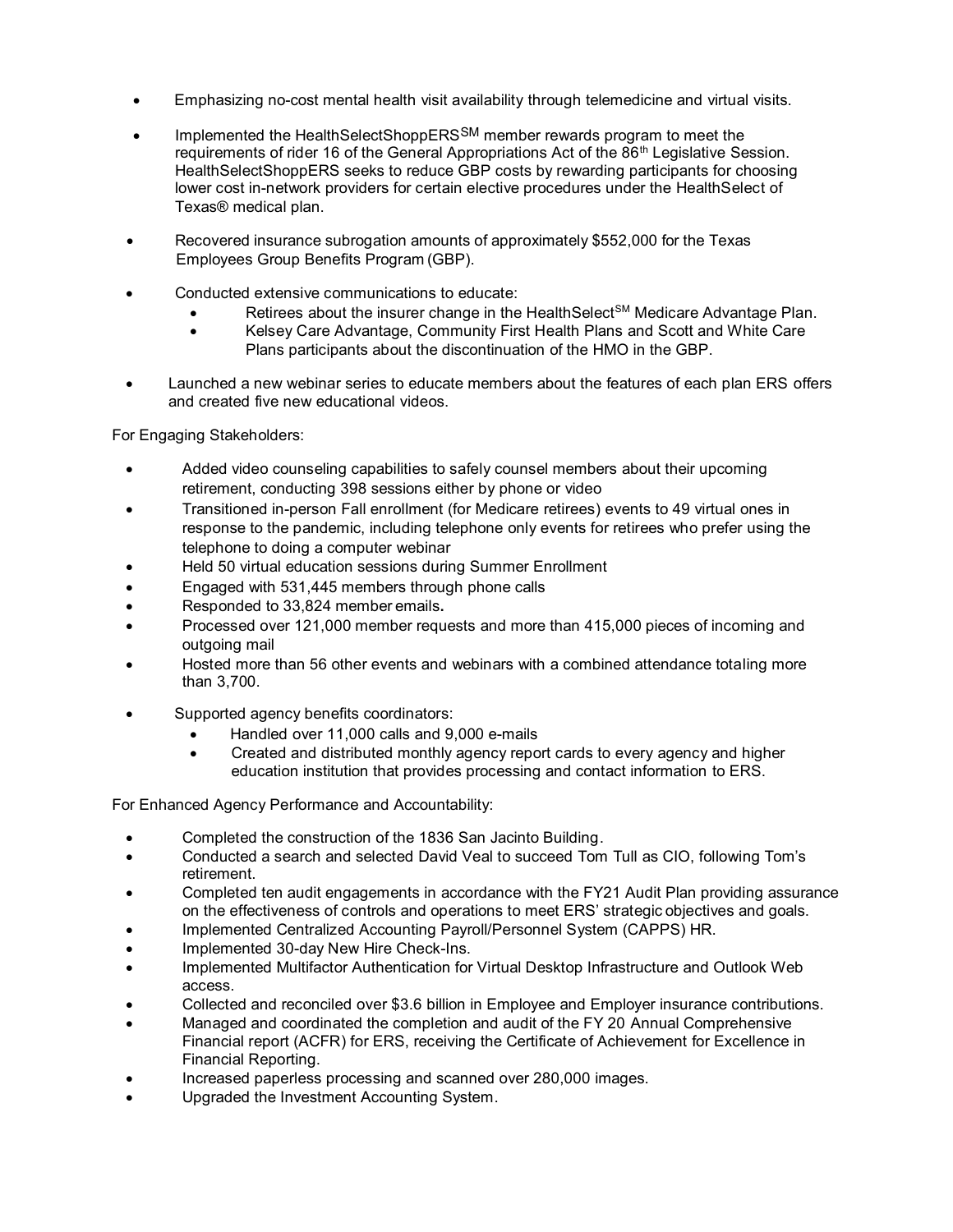The FY22 Proposed Operating Budget supports the 2021-2025 Strategic Plan and the four goals outlined above. ERS staff identified tactical activities and initiatives to meet these goals. The ERS management team examined each item of expense in the budget to determine where expenditures could be reduced to make funding available for activities that were critical in moving the agency forward to meet strategic objectives.

Major initiatives for FY22 include:

- Implementation of a new retirement benefit for state employees hired on or after September 1, 2022.
- Continued diversification of the agency's investment portfolio.
- Contact Center staffing and enhanced call management by the outsource vendor
- Data quality review and improvement
- In-house information governance review and implementation of document management solution
- Solicitation for Retirement Insurance System Enhancement (RISE)
- Solicitation for Pharmacy Benefit Manager Services

### Budget Request Overview

The FY22 proposed operating budget of \$87.7 million reflects restoration of the 5% reduction and an increase of 2.7% over the FY21 budget. In addition, a contingency of \$4.8 million is proposed for use if needed.

In order to fund critical initiatives and bi-annual costs, ERS reviewed each budget category for opportunities to reduce or eliminate costs. Each division continues to look for efficiencies and regularly bids contracts to ensure the best value.

Personnel costs are a major portion of the agency budget, accounting for 63% of the FY 22 budget. The FY22 budget assumes 2% of salary lapsed from unfilled positions which has been included in the contingency account. The FY22 budget includes additional funding for anticipated incentive compensation payments, and equity and salary adjustments based on a recent compensation study of investment positions.

New staff positions are requested to assist in increasing the asset allocation to infrastructure, in investment operations, and in customer service in the contact center and survivor benefits.

The FY21 budget included resources to address recruitment and retention issues for the contact center. As the population supported by ERS and complexity of the programs continue to increase, the FY22 budget requests four additional employees for the contact center. The budget is also increased to pay the contracted third party contact center for handling additional types of service calls, adding capacity to handle incoming volume of calls and improving answer times and overall service.

During FY21 ERS relied heavily on FY20 funds to cover information technology contract costs. The FY22 budget includes funds to cover these contracts for a full year.

|                                 | FY21 Approved  | FY22 Proposed  |
|---------------------------------|----------------|----------------|
|                                 | <b>Budget</b>  | <b>Budget</b>  |
| Salaries and Other Salary Costs | \$52.6 million | \$54.9 million |
| Non-Salary Costs                | \$28.8 million | \$32.8 million |
| Total                           | \$81.4 million | \$87.7 million |

### Capital and Property Budget

ERS completed construction of the expanded headquarters building in August 2021. A portion of the building will be used by ERS staff and the rest will be leased to tenants. Included in the FY22 Capital and Property Management budget of \$2.9 million is funding for property management and professional services for 1836 San Jacinto. As the building is leased, these costs will be shared with tenants.